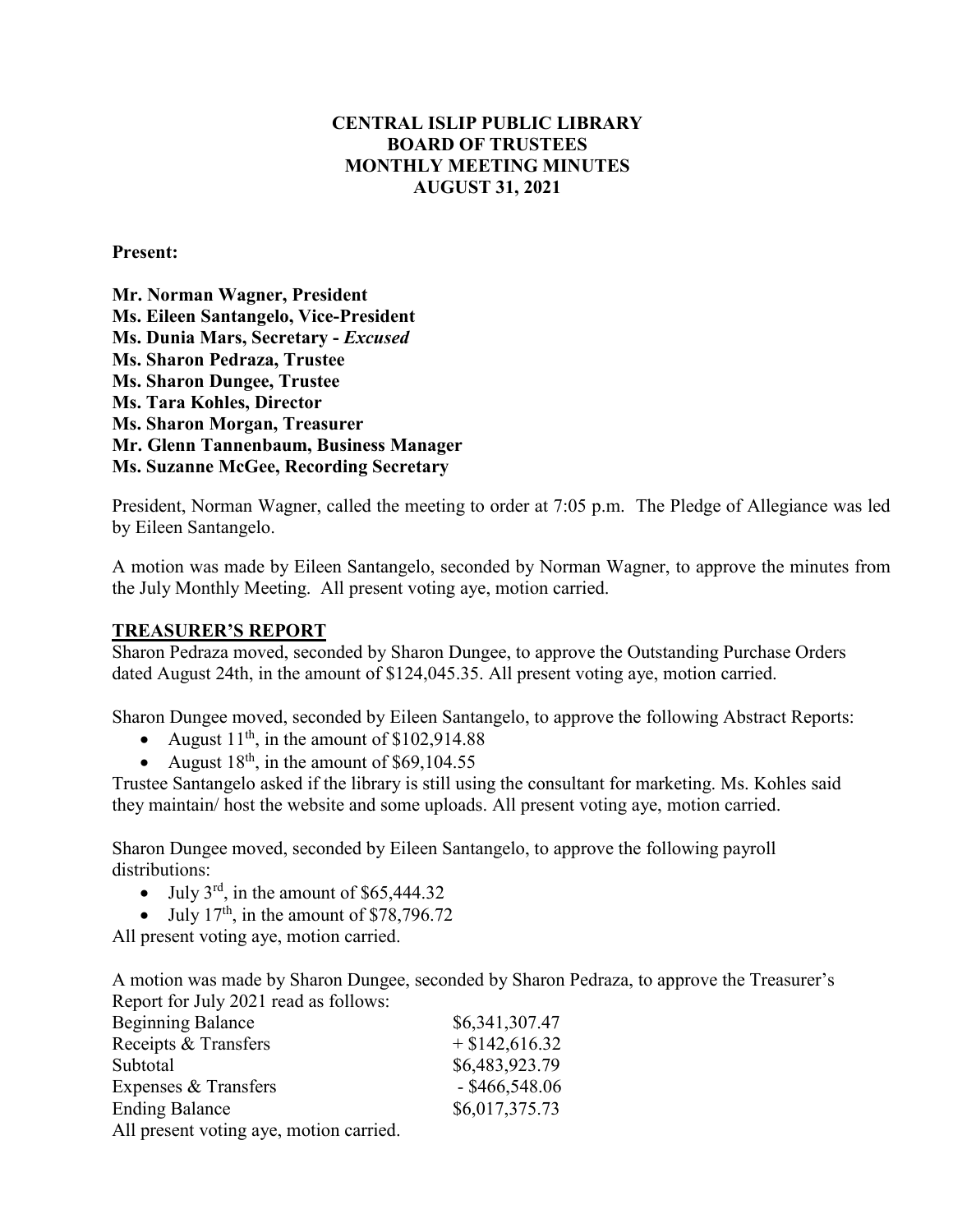Norman Wagner complimented Ms. Kohles and her team on the outstanding Newsletter. Ms. Kohles noted that it was designed by Head of Children's Lili-ane Niemczura , and it is now a bilingual publication.

# **DIRECTOR'S REPORT – CORRESPONDENCE**

Ms. Kohles stated the library has been approved for a \$10,000 Omnibus grant though Legislator Samuel Gonzales' office, to be used for enhanced cultural programming.

## **BUILDINGS & GROUNDS**

Several interior spaces have been repainted as well as windows replaced. The work has greatly improved the appearance of the library. The next project will be to update the signage throughout the building. Trustee Dungee suggested creating the signage in both Spanish and English and Ms. Kohles agreed.

### **PERSONNEL**

Sophia Phillips, Part-Time Library Clerk, will be retiring as of September 4<sup>th</sup> 2021.

### **PROGRAMS**

Emelin Vanegas is from the Stony Brook University School of Social Work and will be interning at the library. She is bilingual and will be at the library four days a week starting September 1st through the end of December. Then there will be another intern starting at the beginning of the new year.

Outdoor Program space has been a success, based on the patron feedback that has been well received. It has been a valuable addition of program space.

The library will start using the gallery again soon and are beginning to receive submissions from local artists.

### **UPCOMING EVENTS**

The Great Giveback is scheduled for Saturday, October  $16<sup>th</sup>$ . This statewide day of celebrating libraries and community service will include a blood drive, e-recycling, and more.

The Children's Department is planning a large-scale community event. This Fall Festival will be held on Saturday, October 23<sup>rd</sup> and will include pumpkin picking and storytelling. The library is looking for judges for the costume contest.

Four librarians will be attending NY Comic-Con. They will attend workshops and panels that will provide another way to attract and bolster our teen patronage.

Ms. Kohles requested to attend the New York Library Association 2021 Annual Conference held in Syracuse, New York from November 3rd through November 6<sup>th</sup>, with reimbursement for actual and necessary expenses not to exceed \$750.

### **NEW BUSINESS**

Sharon Dungee moved, seconded by Eileen Santangelo, to approve Steffany Caal to the position of Part-Time Clerk, at an hourly rate of \$12.50. All present voting aye, motion carried.